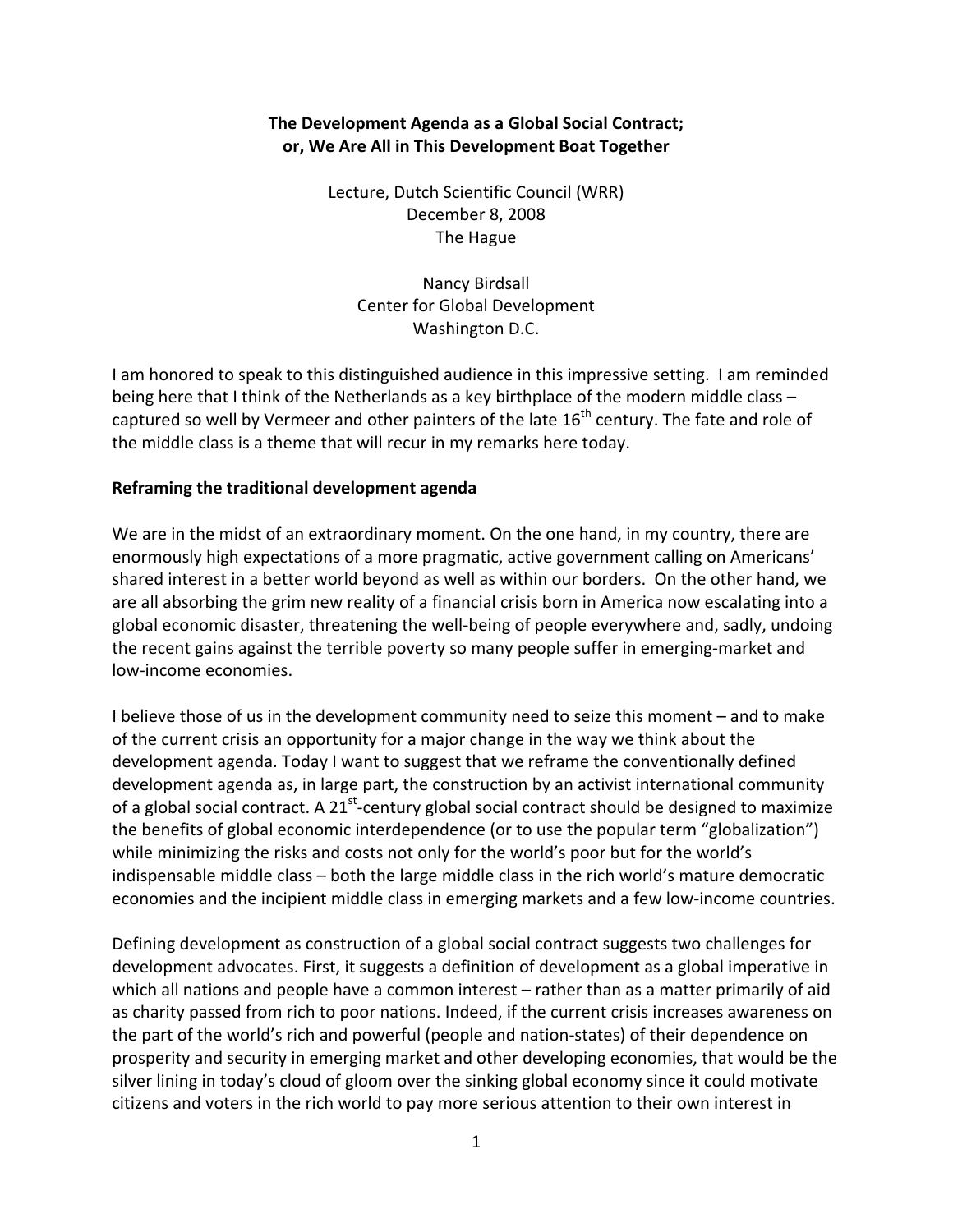progress in the developing world. Second, it suggests putting high priority on strengthening the institutions that manage and protect our common interest by fostering growth and sustainable development worldwide. In our global economy these institutions – including the multilateral development banks, the World Bank, the United Nations agencies, the International Monetary Fund, the World Trade Organization, the Basel Committee, and many more ‐‐ constitute the global "polity" we need to manage the investment, protection and other functions a robust global social contract implies.

### **The ongoing crisis: a more activist state; a hyper‐connected global economy**

I want to preface my discussion of these points with two observations about the current crisis that bear on my overall message.

First, the ongoing crisis will not lead to a fundamental rejection of markets but to a redrawing of the line between the state and the market in the mature Western economies. On the one hand, what Churchill said about democracy is also true of market-driven economies: terrible until you consider the alternatives. On the other hand, there is little doubt that American‐style capitalism is under siege. The state is resurgent, especially in the United States and the United Kingdom, where the era of Reagan and Thatcher had run its course anyway and is now decidedly over. In all the advanced economies, markets, particularly financial markets (the cowboy sector of American capitalism, which has in turn spread to Europe as well as it turns out), will be "fettered," that is, more regulated. In the next few years, the views of my fellow speaker today, Ha‐Joon Chang, will be far more influential than they have been as the balance of state and market in what are mixed economies shifts and a more activist state emerges in Europe, Japan, and America.

One likely change in the balance will come in the form of an expanded domestic social contract by which citizens contract with each other through the state to guarantee access to health, education, and other public goods and protect against individual risks and the systemic risks that markets generate. This will be true especially in the United States, leading to a kind of convergence with Europe in the nature of the welfare state. Everywhere that democratic politics works reasonably well, the domestic social contract will be strengthened, especially to protect the middle class. In the United States, where the median wage has not risen in almost two decades and where "globalization" has become the scapegoat of a stagnant median wage and failed health and other social insurance policies, it will otherwise be politically impossible to retain even begrudging support for open trade markets and minimal levels of legally sanctioned immigration.

The only question is whether a strengthened domestic social contract will take the form of increased public spending on health, education, and public infrastructure and a shift in the tax burden toward the rich in order to reduce taxes on the middle class, or direct government subsidies to protect "middle class" jobs in domestic industries, with attendant risks to the current global trade regime. I hope it will be the former, but one way or another, implicitly or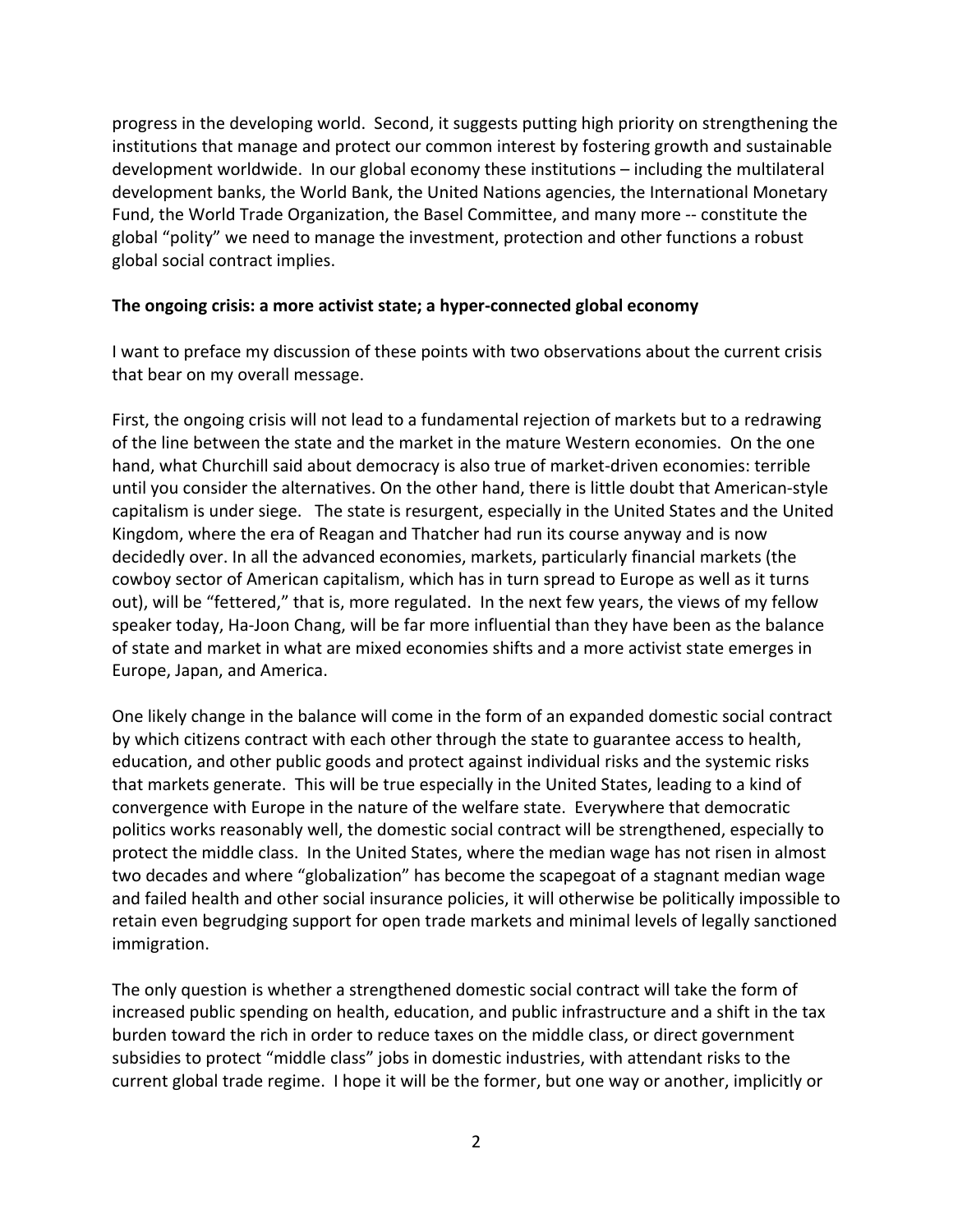explicitly, governments in affluent democracies will be emphasizing increased support for their middle class majorities.

The second observation is that the hyper-connectivity of the global market, including the reality of the rich world's interdependence with the poor world, has been driven home. We have seen in the last couple of months a desperate effort at greater international coordination of macroeconomic and financial‐sector policies because a failure of international coordination, as in the 1930s, risks turning a recession into a long and deep global depression. There are calls to eschew beggar-thy-neighbor policies, both on the financial side (as when guaranteeing deposits in Ireland led to flight out of banks elsewhere) and in the real economy, to avoid (under the umbrella of "social" efforts to protect jobs) new trade and industrial protection programs (though by early December such programs were already being actively discussed in Russia, France, and the United States).

Perhaps most noteworthy, is that with the first-ever meeting last month of the heads of state of the G‐20 (the G‐7 plus 13 emerging markets including Brazil, Russia, India, China, Indonesia, South Africa, and others), we may have seen the beginning of the end of the increasingly irrelevant G‐7 club of nations. The G‐20 meeting came near the end of this year in which almost all of the paltry growth in the United States was due to exports – of which almost 40 percent went to developing countries. In contrast to the past, this time it is the United States and to some extent Western Europe that bear responsibility -- among other things due to their regulatory failures – for today's economic losses throughout the world. And for the first time the rich countries are dependent on growth and effective countercyclical policy in China, Brazil, the Middle East, and elsewhere to help keep their own economies afloat next year; they cannot manage any recovery, for themselves or for others, alone.

For today's rich countries, there is potential tension between a more activist state, at the national level, more likely to intervene in support of home industries and jobs, and the demands on coordination of interdependence. Let us hope that in 2008‐09, in contrast to the 1930s, "activism" takes a different form and the world's richest and most powerful sovereign states will be able to subsume short‐term domestic political interests to the general global welfare – if only because protecting global welfare is actually more consistent with their own overall long‐term interests.

What do these two observations – a more activist sovereign state and continuing interdependence among sovereigns ‐‐ have to do with the idea of a global social contract? The following: to save the hyper‐connected global economy from its excesses and to make it fair and politically sustainable, there is a need for some sort of "activist" polity at the global level analogous to the state at the domestic level. An activist global polity is needed to construct and manage a contract at the global level analogous to the social contract at the domestic level that exists in one form or another in most mature democratic societies. On the one hand a global social contract sounds worryingly utopian. On the other hand, it is simply about adapting to the reality of a global market-driven economy – implying a convergence of global political necessity with the longstanding development agenda.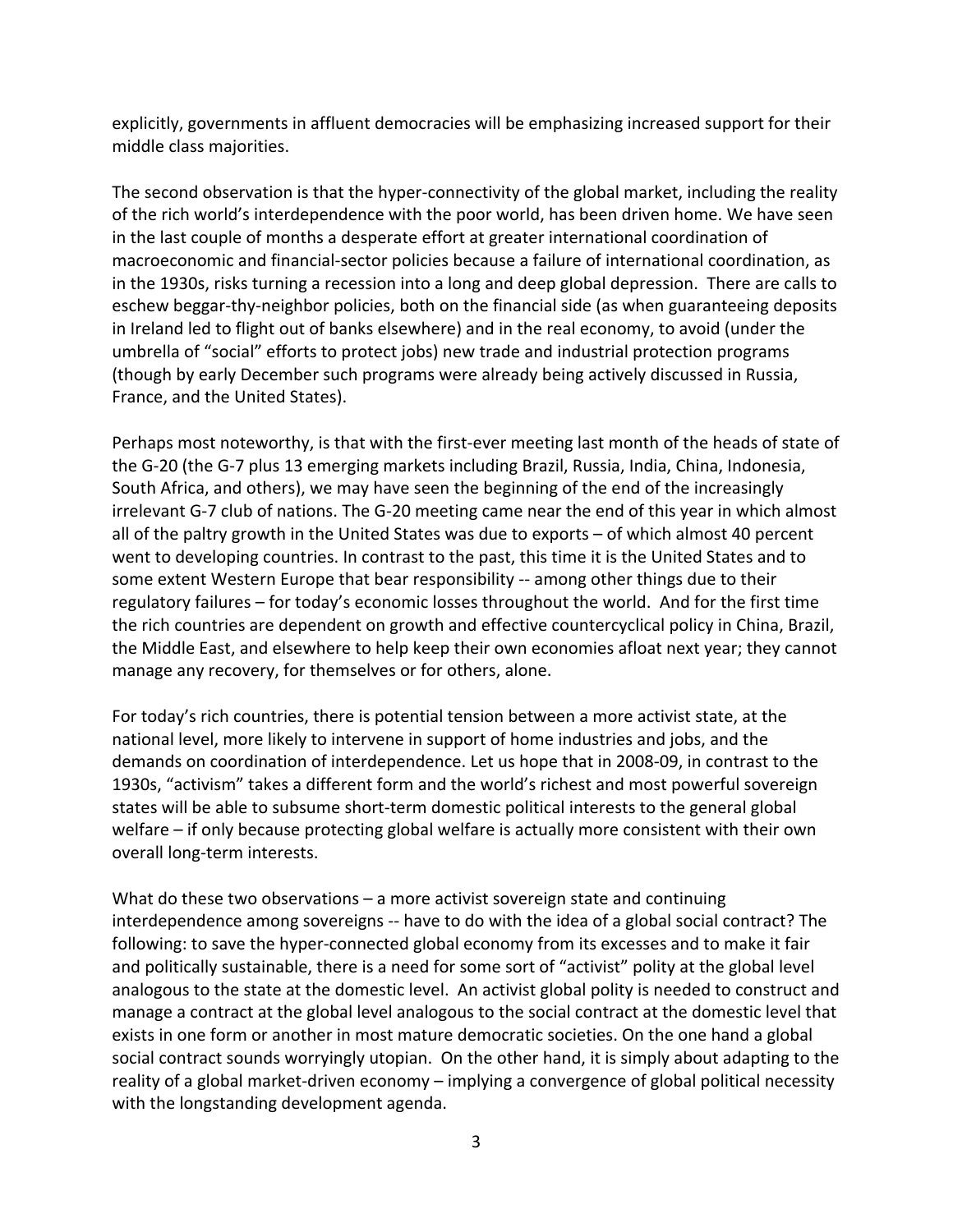In the remainder of this essay, I discuss further the logic of a "global" social contract for rich nations, given their increasing interdependence with developing countries; describe the logic of a "social" contract, given the shortcomings and risks of market‐based globalization; and then set out briefly four actions rich countries should put on their development agenda to build a durable and enforceable global contract.

## **A global social contract**

## *Why global? Global interdependence*

The rich world's own security and material prosperity depend increasingly on shared growth and on stable and competent governments responding to their people's demands and needs "out there" in poor countries. One straightforward reason why this is true is that the relative size of the rich world economies and populations is declining. Under reasonable assumptions about future growth rates, the combined economies of the BRICs (Brazil, Russia, India, and China) will soon be larger than those of the G‐7; they are simply likely to grow faster in the next several decades than rich countries, as their much lower per‐capita incomes continue to converge slowly to those of the rich world. The middle class in those and other emerging markets is likely to be twice the size of the entire population of the United States within the next 20 years. Three of the world's five largest companies by market capitalization are Chinese, and by some accounts four of the top ten richest people in the world are Indian nationals. As this century unfolds, it is in these fast‐growing economies that rich‐world producers will find new markets and rich, new investment opportunities, and from them that will emerge the ideas, people, and innovations that will improve consumers lives everywhere.

At the same time, most developing countries, even geopolitically ascendant China and India, contend with widespread poverty and misery and the attendant social and political problems. In India, approximately 2 million children die before age five, and 21 million children of primary‐ school age are not in school. Their new middle classes are weak and often disengaged politically except when their own parochial interests can be served. (Indeed, my own analysis of income distribution data for over 50 countries indicates that most developing countries have no more than 20 percent of their populations in what I would define as the middle class – living on at least \$10 a day per person and below the income of the 95<sup>th</sup> percentile of the total population; what we think of as middle‐class consumers in Egypt, India, Indonesia, and Peru are actually among the 5 percent of richest households in their countries and thus not in the "middle" at all.) A small middle class cannot provide the ballast that undergirds responsible and effective government as in the rich‐world economies, where the large middle class supports the rule of law, respect for property rights and human rights, and access for all to education and economic opportunities. Growth without development in Pakistan and in Bolivia, Nigeria and other natural resource–based economies, and setbacks following a decade or more of growth in Côte d'Ivoire, Zimbabwe, and even Venezuela have been far more about local political failures than economic ones. Even those low-income economies with responsible leadership –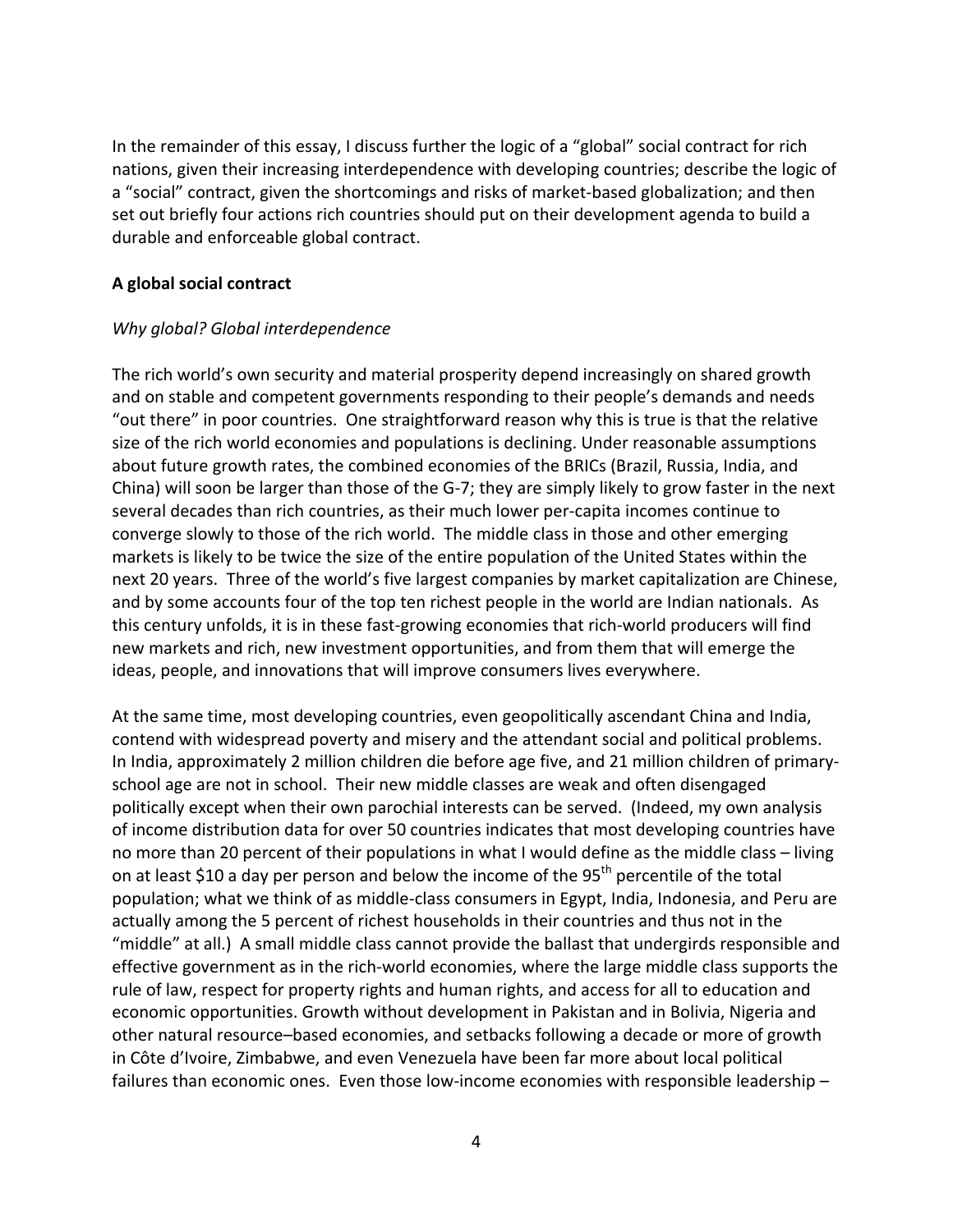Ghana, Mali, Morocco – face daunting problems of management and capacity constraints that deeply undermine their well‐intentioned efforts to reduce poverty

Yet the global community, including all of you and me, relies on competent governments everywhere to play by certain rules in our global society. Incompetent and corrupt governments are weak links in the chain that provides global security and enables global prosperity. Deforestation and the resulting climate risks in the Congo and Indonesia; avian flu incubated in Vietnam; consumer safety breakdowns in food and toy manufacturing in China; terrorist groups in the Philippines and Pakistan – all these risks cannot be contained within the borders of the poor countries where they start.

From both the perspective of new opportunities out there, and of new cross-border risks, development matters. It is in the interests of rich countries to bind themselves in some contractual form to engagement with poor countries.

# *Why social? Three market shortcomings*

Market reform and outward‐oriented economic policies are not to be disdained. They are a good part of the explanation for the rapid growth and huge reductions in poverty of the last two decades and more in China, India, Bangladesh, and Vietnam, just as they were earlier in the East Asian Tigers. In China, it was liberalization of agriculture that started the process; in China and in India since the late 1980s a more business-friendly environment and openness to foreign investment have contributed. In Latin America and Africa, good macroeconomic policies in the last two decades, helped along recently by the global commodity boom, have brought growth rates as high as 6 percent – and in the democracies of Africa 7‐8 percent, finally bringing reductions not only in the rate of poverty but the absolute numbers of people living in poverty in many countries.

But I am no globophile. Markets as a mechanism for organizing societies have fundamental shortcomings, and the effects of these are easily intensified in the case of global markets. Let me mention three.

*First, markets leave people and countries without the right assets behind.* First, markets reward productive assets. They tend to lock in pre‐existing income and wealth inequality or generate, along with growth, increasing inequality.

For individual people, the right asset in today's global economy is higher education (and the skills and flexibility that higher education signals and reinforces). Since the late 1980s, the salary premium to higher education has been rising virtually everywhere. Although the supply of graduates of higher education has been increasing almost everywhere in the world, the demand for their skills has increased even faster, fueled by rapid technological change (consider the influence alone of the World Wide Web) and the nearly instant diffusion of new technologies in globally connected markets. The demand for highly skilled and talented people at the global level has set off intense competition among rich countries to institute immigration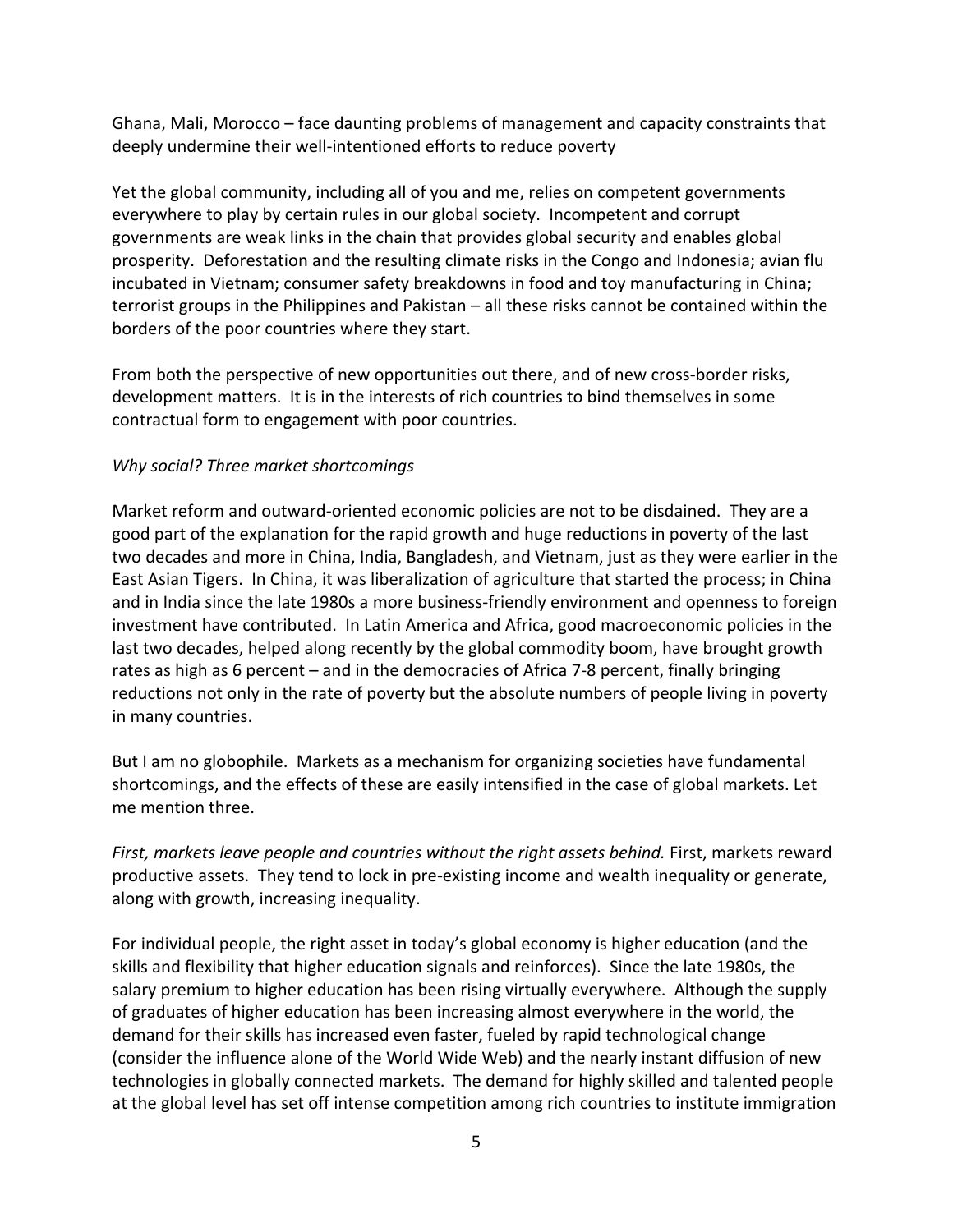policies not just to permit but to encourage the entry of skilled workers – contributing to the much higher emigration rates of skilled compared to unskilled people from developing countries. (New research suggests that the benefits of that emigration for sending countries probably exceed the costs; I mention it here as an indicator of the reality of a global market rewarding education, not necessarily as a problem in itself.)

For countries, the key asset appears to be stable and sound government institutions committed to the rule of law, human rights, and property rights. An example of the wrong "asset" for countries is a comparative advantage in production and export of primary commodities, whether agriculture or, especially for immature democracies with minimal accountability to citizens, oil or other nonrenewable mineral resources. Countries that entered the 1980s highly dependent on commodity exports—whether Angola, Bolivia, Ghana, Malawi, Nicaragua, or Nigeria—and failed to diversify into manufacturing lost out on more than two decades of growth, in contrast to China, Malaysia, and (more recently) Vietnam. One plausible explanation is that entry into manufacturing (and now perhaps into IT services) encourages the accumulation of skills by increasing the returns to human capital, and the diffusion of innovations that fuel endogenous growth.)

We entered the 1990s with pre-existing inequalities within countries in education and a dramatic gap between the competence and stability of rich‐country governments and that of the poorest countries. The differences in assets have helped ensure that income inequality has risen in the majority of developing countries enjoying at least some growth; and that between the initially richest and poorest countries the gap in average incomes has grown dramatically – essentially because the poorest countries have grown little if at all while the richest have continued to move ahead.

*A second shortcoming of markets, particularly financial markets, is volatility*. In 2008, we saw how the tightening of fuel and food markets led to price spikes that were particularly painful for importing countries that had relied on global trade of these products. In the absence of any global arrangement or rules to make those markets more resilient and less volatile, it is not surprising to hear renewed calls for energy independence in the United States and food security in the Philippines and Indonesia, despite the efficiency losses and other costs that shifting from openness to real autarchy in these markets would imply. But of the triple whammy in food, fuel, and finance that poor countries suffered this past year, it is the financial one that will be the most costly and the best remembered, particularly in the emerging-market economies that had opened their financial and capital markets.

Financial crises hurt all countries, but developing countries have tended to suffer much greater relative losses in the past, losses of 10 percent of GDP and more compared to 2 to 3 percent in rich countries following banking crises. And within countries, the poor who lose jobs and income often sell assets or take their children out of school, implying permanently lower lifetime income. In Mexico many children who left school during the 1994‐95 tequila crisis never returned.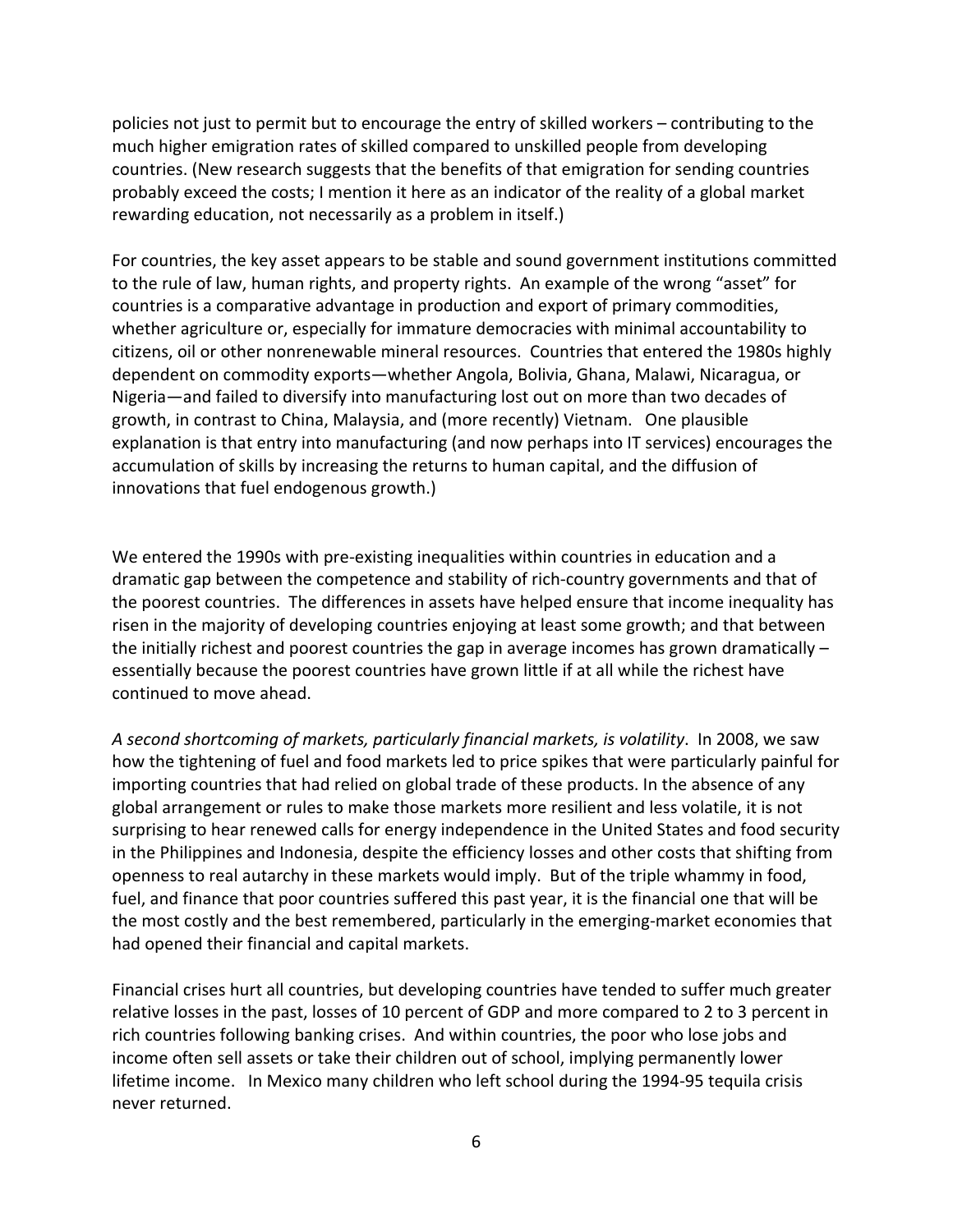The results are long-lasting for the relatively poor in other ways as well. One example: the high public debt that follows government rescues of banks and other financial institutions crowds out private investment and job creation and reduces the fiscal space for spending on infrastructure, education, and health programs that benefit the poor the most and help build a middle class. There is good evidence that the labor share of total income relative to capital declines during crises and never fully recovers. Thus volatility is complicit in contributing to income inequality.

*A third shortcoming of markets is that they cannot and do not address "public" goods,* i.e. products and services on which market actors cannot make a profit (or fully capture the benefits were they to invest or spend). Basic education is publicly financed almost everywhere in the world because basic education is a quasi-public good – parents (and their children) can capture some of the benefits of going to school but not all the benefits that societies reap when more people are schooled. By the same logic, most governments spend public resources to prevent contagious diseases. The classic case of a public good is control of pollution: the factory owner who implements pollution controls pays the cost of control (in the absence of a subsidy) but captures only a small part of the benefits to his community. At the global level, the classic counterpart case is the reduction of greenhouse gas emissions: countries that commit resources to reduce emissions cannot capture all the benefits for themselves. Just as local pollution control requires that some government entity impose regulations or create offsetting incentives through taxes or subsidies, global-level control of greenhouse gas emissions is likely to require that an activist international community (including at the least the major polluter countries) impose controls or agree on incentives.

Climate change is another example of a global problem that hits the poor people and countries hardest. By an unfortunate twist of fate, tropical countries that contributed least to the accumulation of gases are likely to suffer the worst declines in agricultural productivity, in precisely the sector where the poor within countries are heavily concentrated. In the absence of corrective action at the global level, projected declines in agriculture in India are on the order of 30 percent in the next 70 years – and as much or worse in parts of Africa. Sea level rise in Bangladesh, drought and floods, and the expanding reach of malaria and other diseases in many tropical areas will also hit those most vulnerable hardest. And even for the same risks, poorer people and poor countries have fewer resources with which to protect themselves and adjust to changes and will therefore suffer much higher welfare costs if not higher absolute costs from the effects of climate change.

Other global public goods that the market naturally neglects (in these cases a pecuniary market failure) include agricultural research and development likely to benefit people and places with low incomes and limited market power and health research and development on malaria and other diseases that primarily afflict the poor. These are areas where in the last several decades large philanthropies like the Gates Foundation have stepped in to compensate for chronic underfunding by rich‐country "donor" governments.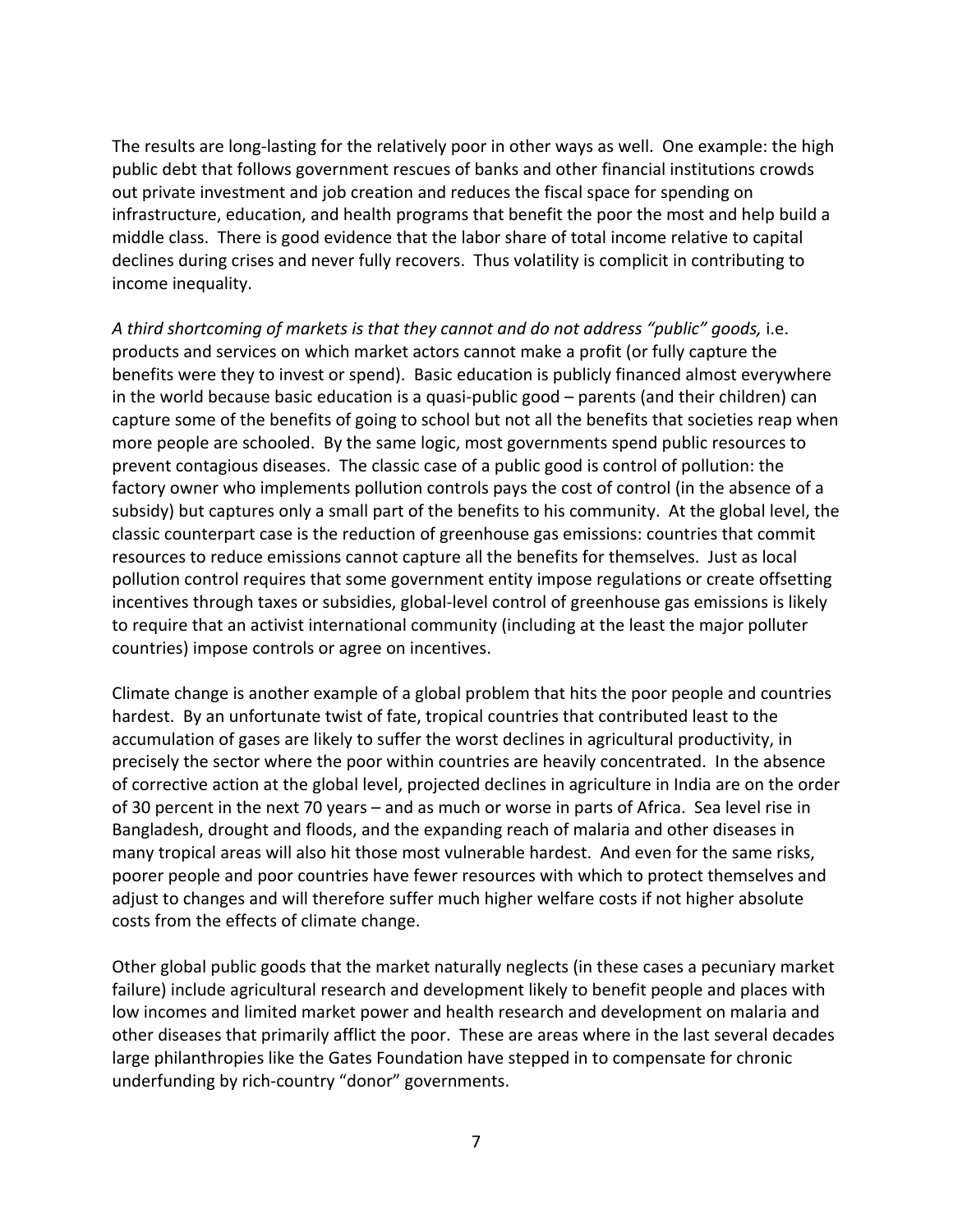In short, in the absence of government intervention, markets alone are not a sufficient organizing principle for socially and politically stable societies. They tend to generate inequality, since alone they favor those who already have financial or human capital or other assets (such as political privileges or family connections); they fail to protect the poor and vulnerable during financial and other crises, and alone will not provide the pension, health and other social insurance needs that reduce insecurity among the middle class (and invite reasonable risk‐taking and innovation); and they naturally fail to provide for key public goods (due to what economists refer to as missing markets or market failures).

### **Building a global social contract: A development agenda**

The conventional development agenda begins (and too often ends) with an emphasis on the quantity of aid. Let me suggest a four‐part agenda for building and sustaining a robust global social contract, which includes but goes well beyond aid.

First, as is the case within country borders, there should be a laser‐like focus on avoiding harm to any members of the global community. An apt example is the imperative, from a development point of view, that rich countries during this global economic crisis do not yield to the protectionist pressures that were so calamitous in the 1930s for the then "world" economy. I am optimistic they will not – perhaps with leadership from here in the Netherlands, since you are a small sea‐going economy that has mastered and is dependent on global trading opportunities.

Doing no harm also requires changing some current rich‐country policies and programs. The Common Agricultural Policy, which ends up hurting developing country agricultural producers, is an obvious example in Europe – as are cotton, sugar, and other forms of agricultural protection in the United States. The subsidy and protection for corn‐based biofuel in the United States is discouraging investment in biofuels in which developing countries have or could have a comparative advantage. The WTO‐agreed intellectual property rights regime reflects a tradeoff between access and innovation pushed by the United States and others in the 1990s that is inappropriate for the world's poorest countries – where the premium has to be on access, particularly to new medicines; Ha‐Joon Chang discusses this problem in more detail in his remarks. And then there is the tough issue of migration. A colleague of mine at the Center for Global Development argues that emigration *is* development. Certainly for the unskilled, emigration from a poor country to a rich country is the single easiest and most effective escape from poverty. Nigerian, Haitian, and Honduran construction workers and taxi drivers with little education can instantly increase their incomes fivefold and more by simply moving from their home to a rich country. Immigration is a difficult domestic political issue in all countries – rich and poor – and it would be naïve to expect all countries to liberalize this market as they have liberalized trade and capital markets. But development advocates could be more assertive in calling for easing of current illiberal restrictions on the movement of people across borders, given the growing evidence of the benefits of such movements for both sending and receiving countries.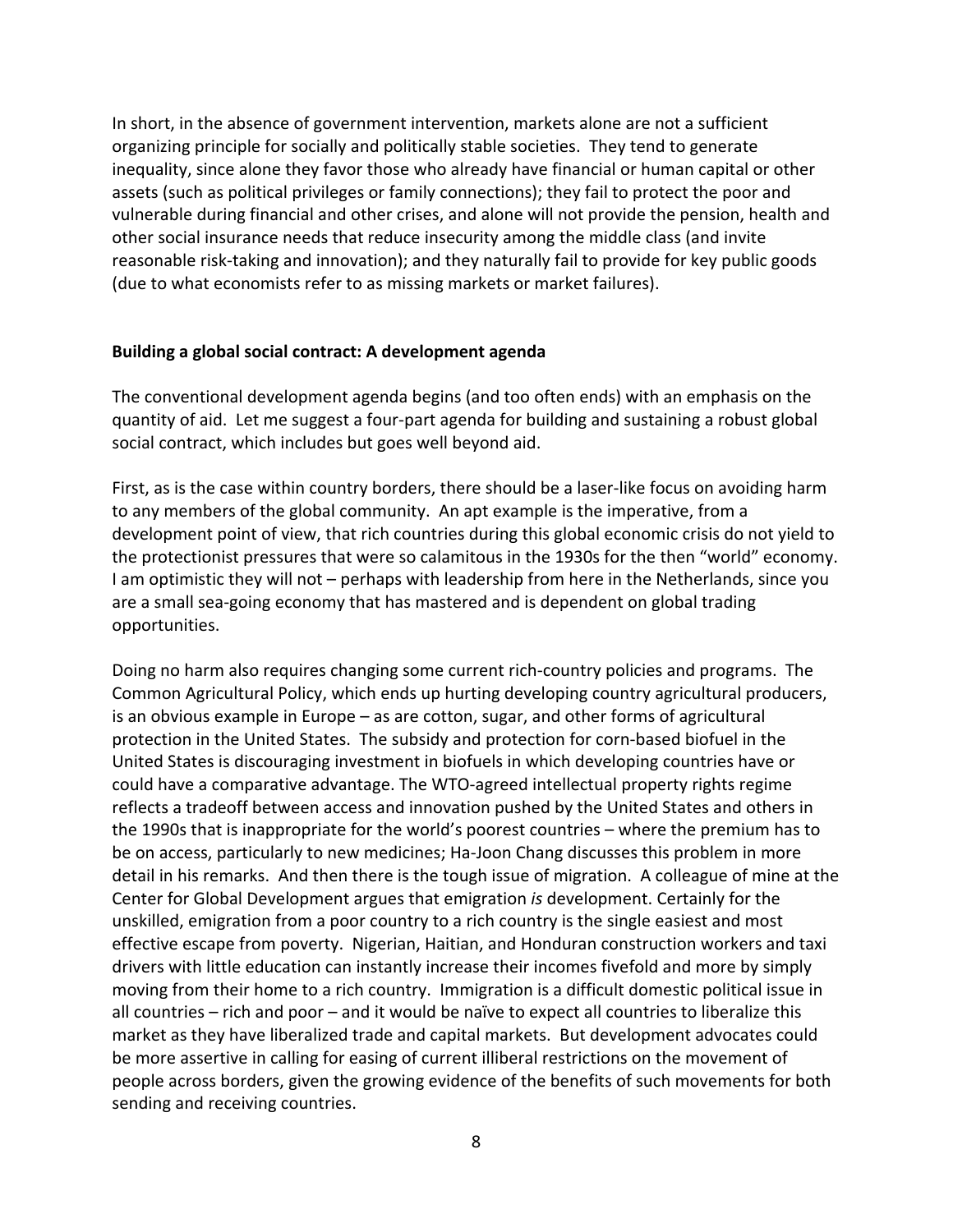The idea of do no harm extends as well to enforcing anti‐corruption rules on investors abroad and supporting actively the Extractive Industries Transparency Initiative, the Equator Principles, the Kimberly process, and other efforts to bind private and public agents to good behavior in their dealings with developing countries. Cooperating on programs to document and fight illegitimate and illegal tax and capital flight also falls into this category.

Second, again as is the case within country borders, all governments should allocate more resources to global public goods by spending both at home and abroad. As happens within countries, there should be some redistribution through taxes and expenditures of the burden and benefits of such spending from rich to poor – in this case across countries – in the enlightened self‐interest of the rich. A good example is investments in clean energy technologies to minimize climate change, including spending within rich countries on energy research and development. Naturally there is concern that rich governments will divert resources from traditional aid programs to "global" programs; but, in fact, recent evidence suggests that the effects of climate change are already imposing high welfare costs on the world's poor, so whatever tradeoff there may be is far less clear than heretofore assumed. Ideally in the context of a climate change treaty, the much greater per‐capita emissions of rich countries compared to poor will imply major compensatory financial transfers from the former to the latter to purchase emissions rights. Those transfers would not be aid, with its administrative and proto‐paternalistic burdens on poor countries, but legally based transactions in which all parties honor contractual obligations. In any event, R&D on clean energy would ideally include a major focus on sun, wind, and biofuel technologies that would tap the comparative advantage of developing countries, many of which literally have more sun than rich countries, and would be compatible with the needs of low‐income and rural populations.

Other global public goods include public investment in new and improved medicines and health delivery technologies and in agriculture (for example to create a Green Revolution in Africa and elsewhere) oriented to the needs of people in developing countries, and public contractual commitments to finance successful development and deployment of such technologies by the private sector.

Whether called "aid" (or better not – Jean-Michel Severino who heads the Agence Francaise de Developpement with his co-author Olivier Ray suggests the term "global public finance" in a recent paper), rich countries should develop and agree on clear norms and agreed financing mechanisms (the European Union aviation tax is an apt example) for the allocation of resources to global public goods relevant for poor countries and poor people.

Third, donor countries should focus on the quality and at the least maintain the current quantity of traditional aid. In domestic social contracts, some transfers (publicly financed education) are meant to support future growth by maximizing society's investment in human capital and to level the playing field in ensuring access to health and education; some transfers (public subsidies and provisions for old age and health insurance) provide social insurance across the board for all income groups; some transfers (welfare payments to the indigent and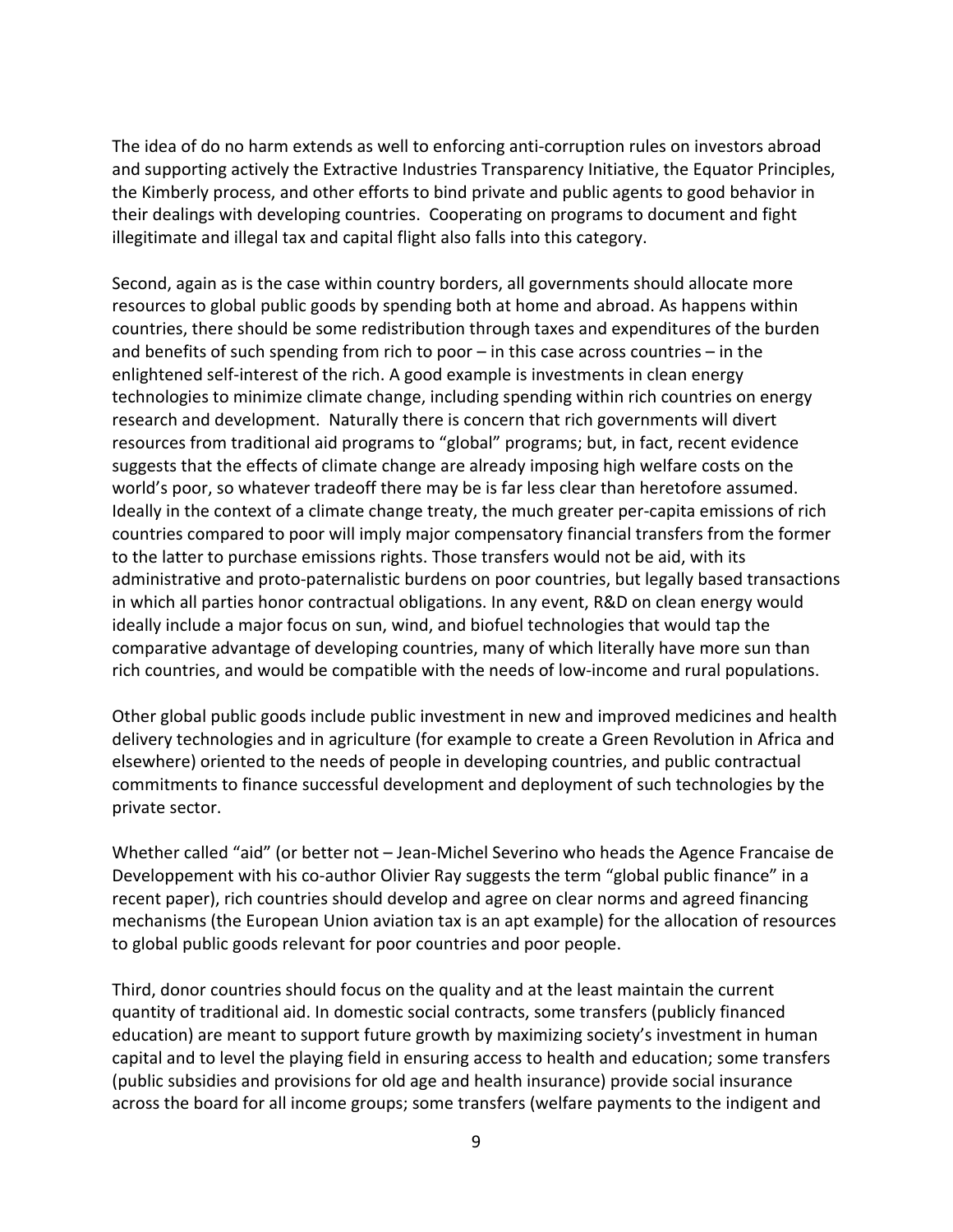unemployable) are primarily humanitarian in the interests of social solidarity. It is not always easy or useful to draw clear lines around these three purposes. As with domestic transfers, so with foreign aid: it is not always easy or useful to distinguish between aid for "growth" and aid in the interest of global solidarity. The Millennium Development Goals obviously address both growth and solidarity objectives; budget support provides for both; infrastructure investments and agriculture are usually viewed as mostly about long-term growth. The bottom line is that aid can be framed as the counterpart of domestic public spending on health, education, credit programs for small businesses and so on – which, as with domestic spending, has multiple purposes. It compensates for the shortcomings of markets set out above, both in the political interest of retaining the benefits of an open, global economy for all and in response to the solidarity impulse in an increasingly interlinked world on which the rich world. The striking difference of course is in the amounts spent – on the global social contract by rich countries less than 1 percent of GDP, while on the domestic counterpart upwards of 20 percent.

The shadow of a "contract" exists at the global level in the form of the commitment of the traditional donor countries to spend at least 0.7 percent of their own GDP on aid – but of course (as amply demonstrated at the UN Doha Conference last month on financing for development) it is in fact only the shadow of a contract. In the face of political resistance to increasing aid in the next year, donor agencies would be smart to focus on getting better results for resources they already commit -- in ways that would create accountability of recipient governments to their own citizens, rather than to donors. At the Center for Global Development, we have suggested one practical innovation toward that end (we call it cash-ondelivery aid), and there are others worth trying and systematically evaluating. Donors could easily and instantly move on far greater transparency of their allocations and expenditures, and all could increase the proportion of their aid that goes through multilateral institutions as one way to minimize recipient governments' transactions and administrative costs.

Fourth, and perhaps most fundamental, is the tougher issue of creating an effective global polity to manage a global social contract. The global economy has far outstripped the institutions and clubs of nations that make up the global polity. In effect the economics of globalization has run far ahead of the politics of globalization. At the international level we have only the faintest shadow of the equivalent of the activist state at the national level – to fetter or manage a global economy or to provide the protection against its ravages for vulnerable global citizens concentrated in developing countries. What we do have is a hodgepodge of official and quasi‐official institutions in which various combinations of nations make up the membership (the UN and its 20‐odd separate agencies, the IMF, the WTO, the multilateral banks, the Bank for International Settlements, the club-like groups of nations (G-7, G-20, G-77, G-24). But in contrast to the sovereign state, this international polity is relatively weak and ineffective. In contrast to the democratic legitimacy of most states, this polity lacks legitimacy. As a result, in contrast to the condition of the domestic social contract in the world's mature Western economies, the global social contract for which this international polity is responsible is fragile indeed.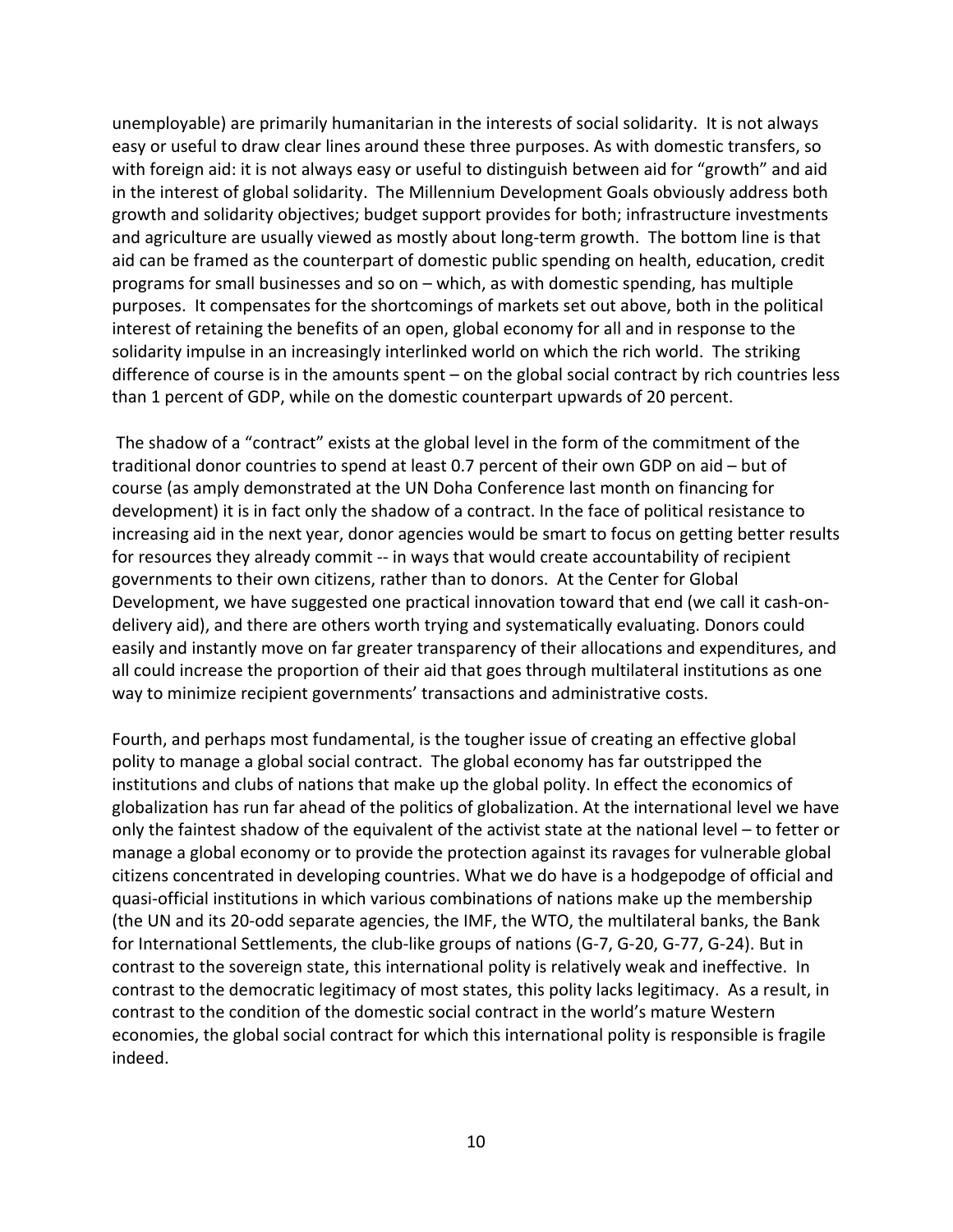Yet the interdependence among nations illustrated by today's financial and economic crisis highlights the need for a more "activist" international polity – not with the power of sovereign states but certainly with more resources and responsibilities than it has today. In the near term, an activist international polity is needed not only for the coordination of a timely global fiscal stimulus and agreement on regulation of global financial markets – but also to agree on some minimal levels of protection (without protectionist trade and other policies) against the downside for vulnerable global citizens everywhere. Beyond today's crisis, ensuring that the global market works better for the poor and middle as well as the rich – in some imitation at the global level of the domestic social contract – seems critical to the political sustainability of market‐based globalization.

So I would put high on the development agenda the need to move beyond ad hoc bilateral arrangements between rich and poor countries in two ways. First is the strengthening of the international institutions where the solidarity norms and the global equivalent of taxes and subsidies and regulations for the global polity need to be embedded. In the case of the development agenda, these include most obviously the IMF, the multilateral banks, and the United Nations – but also the WTO, the Basel Committee and so on. Second, for the financial institutions, is the reform of their governance to make them more representative and therefore more credible and effective in developing countries; I and others have written extensively on this issue. It is not surprising that the global trade, intellectual property migration and other regimes reflect the greater market (and military) power of rich countries; and that on such difficult issues as immigration that the domestic political constraints within rich countries tend to trump the needs of world's poor. That does not mean that for solidarity reasons, and to politically sustain a global market system, with all its benefits, the development community should stand aside and accept the hand dealt. On the contrary, it means there is logic in constant vigilance or readiness as global citizens to swim against the tide of market and political power at the global level, just as we do as responsible citizens within each of our countries – in the interests of a better world for all.

### **In conclusion: Restating two points about the global social contract**

A global market‐based economy has tremendous potential benefits for improving lives by generating and allocating resources well – but only if it is complemented by a robust global social contract through which rich and poor nations bind each other to commitments in the interest of the common global good. In conclusion, I would like to restate two points about this global contract.

First, it provides a way for the development community to think differently about aid and to think beyond aid. Aid as part of a social contract across nations and peoples can be thought of not only in its traditional form of investment in people, infrastructure, and better government, likely to raise economic growth over the medium term, but also in the form of solidarity or redistributive transfers to protect and improve the welfare of unlucky fellow global citizens today. Furthermore, aid is only one mechanism by which rich and poor nations interact. Beyond aid are trade, migration, investment, climate change, and other policies of rich nations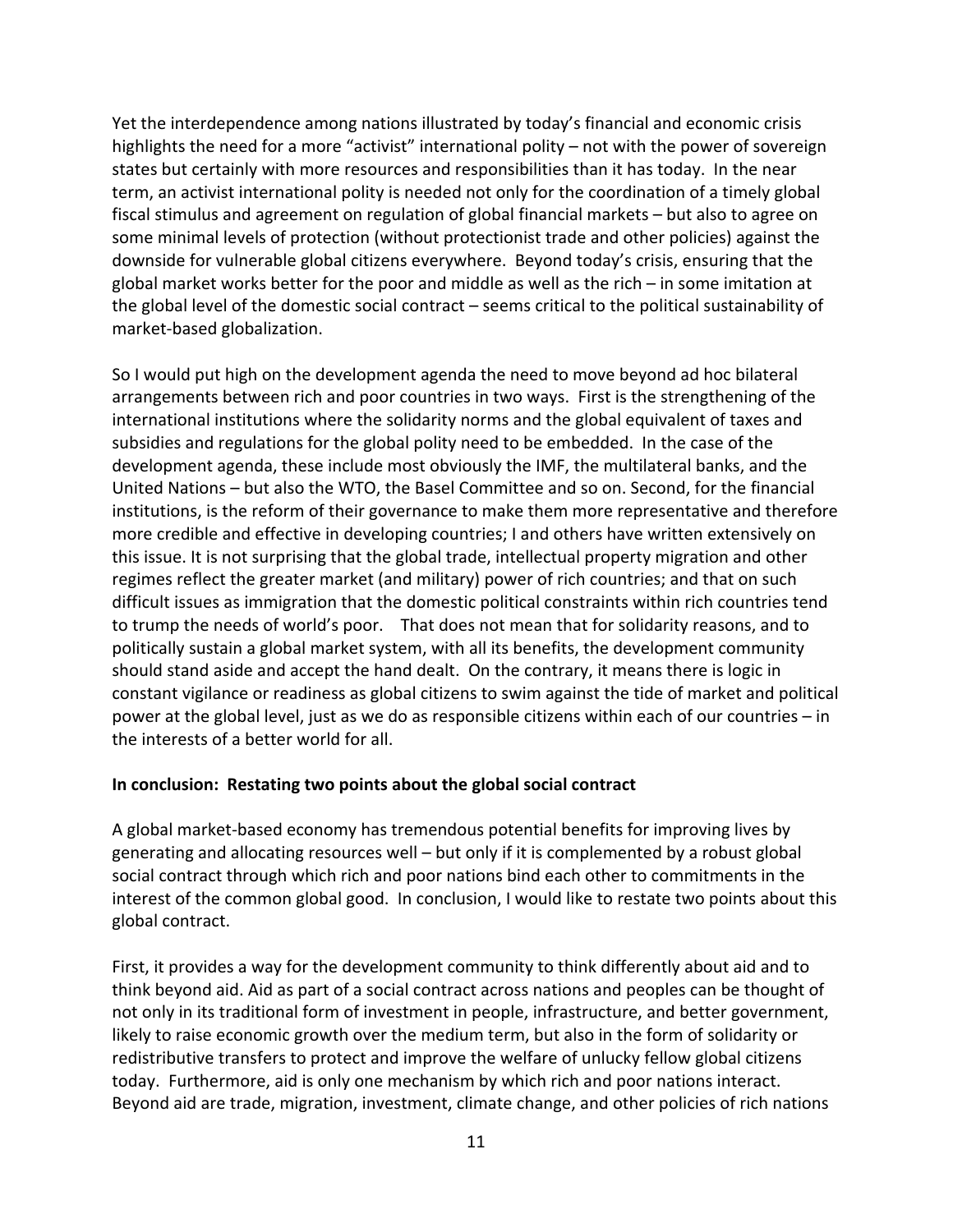by which they directly or indirectly affect poor nations and which should be shaped to promote development and the common global interest.

Second, management of a robust global social contract requires a strong and effective global "polity" to provide opportunities for the unlucky, protect the vulnerable, and bind us all to agreed rules and commitments through and by which those opportunities and protections are guaranteed. Development advocates in this  $21<sup>st</sup>$ -century setting of global hyper-connectivity ought to put considerable priority on strengthening the institutions that make up our current global polity. A key aspect of their strengthening is to make them more representative and legitimate; without greater representation of developing countries, both small and poor and large and geopolitically ascendant, we put at risk the political and social sustainability of the market-based global economy itself. It is in the end through these institutions that the habits and norms, as well as the rules of a global social contract, are most likely to be shaped in a way that will put global markets and globalization to work for the majority of people everywhere.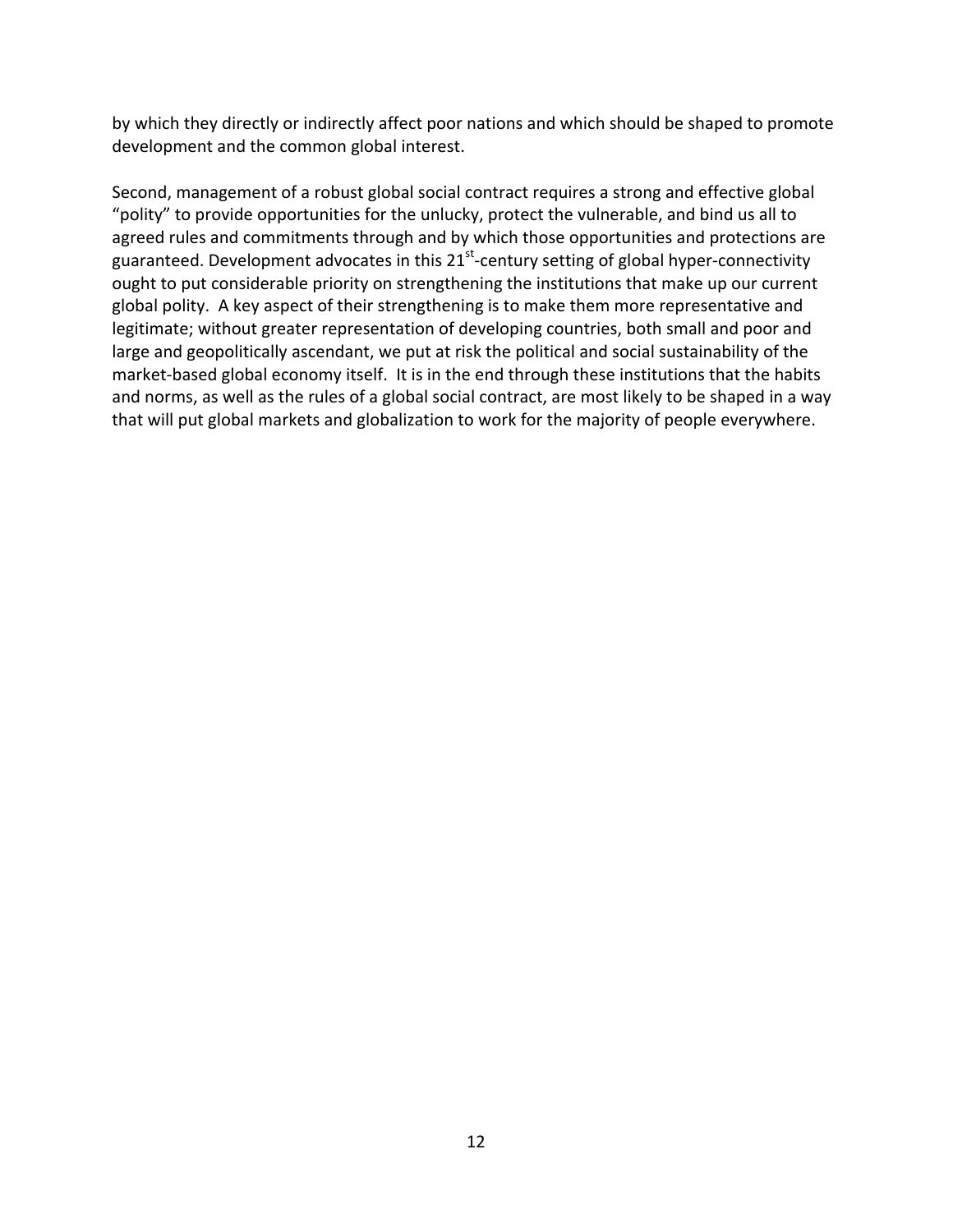#### **Notes on sources**

On why there must be a global contract, see:

Birdsall, Nancy. "Righting the Three‐Legged Stool." In The White House and The World, edited by Nancy Birdsall. Washington, D.C.: Center for Global Development, 2008. http://www.cgdev.org/content/publications/detail/16560

For Ha‐Joon Chang's WRR speech:

Chang, Ha‐Joon. "Globalization and the Role of the State." Address to the Scientific Council for Government Policy, The Hague, the Netherlands, 8 December 2008.

On why we must move beyond aid, see:

Roodman, David. 2008 Commitment to Development Index. Washington, D.C.: Center for Global Development, 2008. http://www.cgdev.org/section/initiatives/ active/cdi/ non flash/

Birdsall, Nancy, Dani Rodrik, and Arvind Subramanian. "How to Help Poor Countries." *Foreign Affairs* Vol. 84 No. 4. (July/August 2005): Available from Foreign Affairs http://www.foreignaffairs.org/20050701faessay84410/nancy‐birdsall‐dani‐rodrik‐ arvind-subramanian/how-to-help-poor-countries.html (Accessed 14 January 2009).

On why there must be a social contract and for literature on inequality, see:

Birdsall, Nancy. "The World Is Not Flat: Inequality and Injustice in our Global Economy." WIDER Annual Lecture 2005, Helsinki, Finland, 26 October 2005. http://www.cgdev.org/content/opinion/detail/4793/

On aid in different forms, see:

Severino, Jean‐Michel, and Olivier Ray. "The End of 'ODA': Death and Rebirth of a Global Public Policy." Washington, D.C.: Center for Global Development. 2009.

On CGD's aid innovation, see:

Birdsall, Nancy, William D. Savedoff, and Katherine Vyborny. Cash on Delivery: A New Approach to Foreign Aid. Washington D.C.: Center for Global Development. 2008. http://www.cgdev.org/section/initiatives/\_active/codaid

On legitimacy and governance reform at the global development institutions, see: